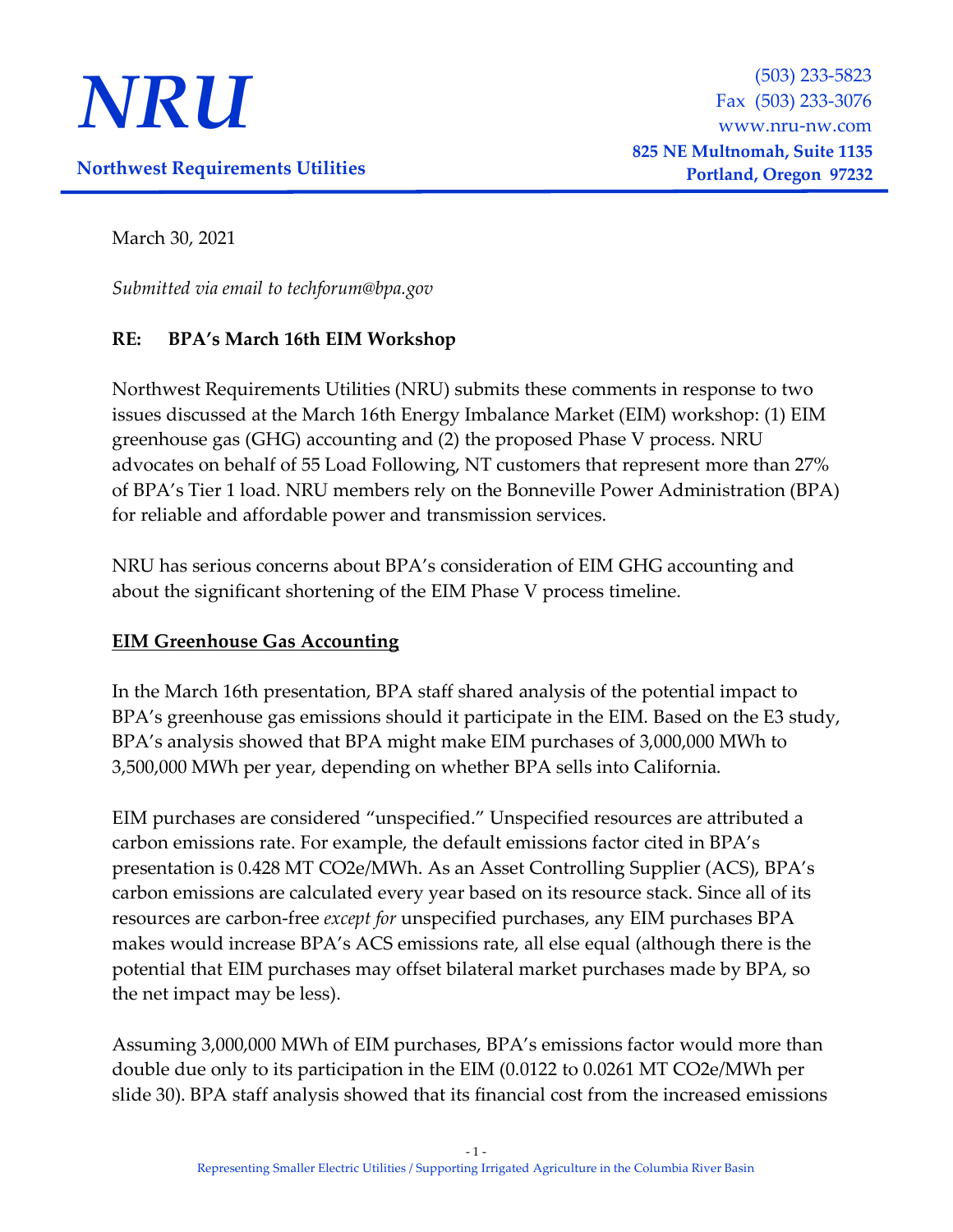could be offset via revenues from the GHG bid adder. However, it is unclear how BPA's increased emissions factor might impact customers' compliance with GHG regulations.

The value of BPA's extremely low carbon power system will only increase in the years to come. Any actions taken that increase BPA's carbon emissions need to be done with extreme diligence to avoid any unintended consequences.

NRU requests that BPA include thorough consideration of EIM GHG accounting in the Phase V decision process. A topic of this magnitude deserves to have an easily referenced record of the agency's consideration of the issue and decision process. The Phase V decision letter should discuss the issues related to EIM GHG accounting, document the potential impact to BPA's ACS factor (with or without sales into California) and commit to regular check-ins with customers to (a) share how BPA's ACS factor has changed, (b) share the net financial impact to Power Services, (c) determine whether BPA should make sales into California, and (d) evaluate the potential for detrimental impacts to customers' ability to comply with their own regulations.

## **Phase V Process**

NRU is extremely concerned with the truncated process proposed for Phase V. In July 2019, NRU submitted comments in support of BPA signing the EIM Implementation Agreement. This was, in part, due to the planned five-phase decision process. In our comments, NRU stated: "NRU strongly supports Phase V which provides BPA and its customers the opportunity to consider how all rates and policy components fit together before making a final decision on whether BPA should join the EIM. NRU expresses great appreciation to BPA staff for hearing customer concerns and providing this final phase in the process."

In the September 2019 Record of Decision (ROD), Phase V was described as a "Close-Out Letter from October 2021 through December 2021."<sup>1</sup> Phase V was designed to occur after the conclusion of the rate and tariff proceedings with enough time to allow BPA and customers to evaluate all aspects of BPA's potential participation in the EIM holistically.

<sup>1</sup> Page 29, https://www.bpa.gov/news/pubs/RecordsofDecision/rod-20190926-Energy-Imbalance-Market-Policy.pdf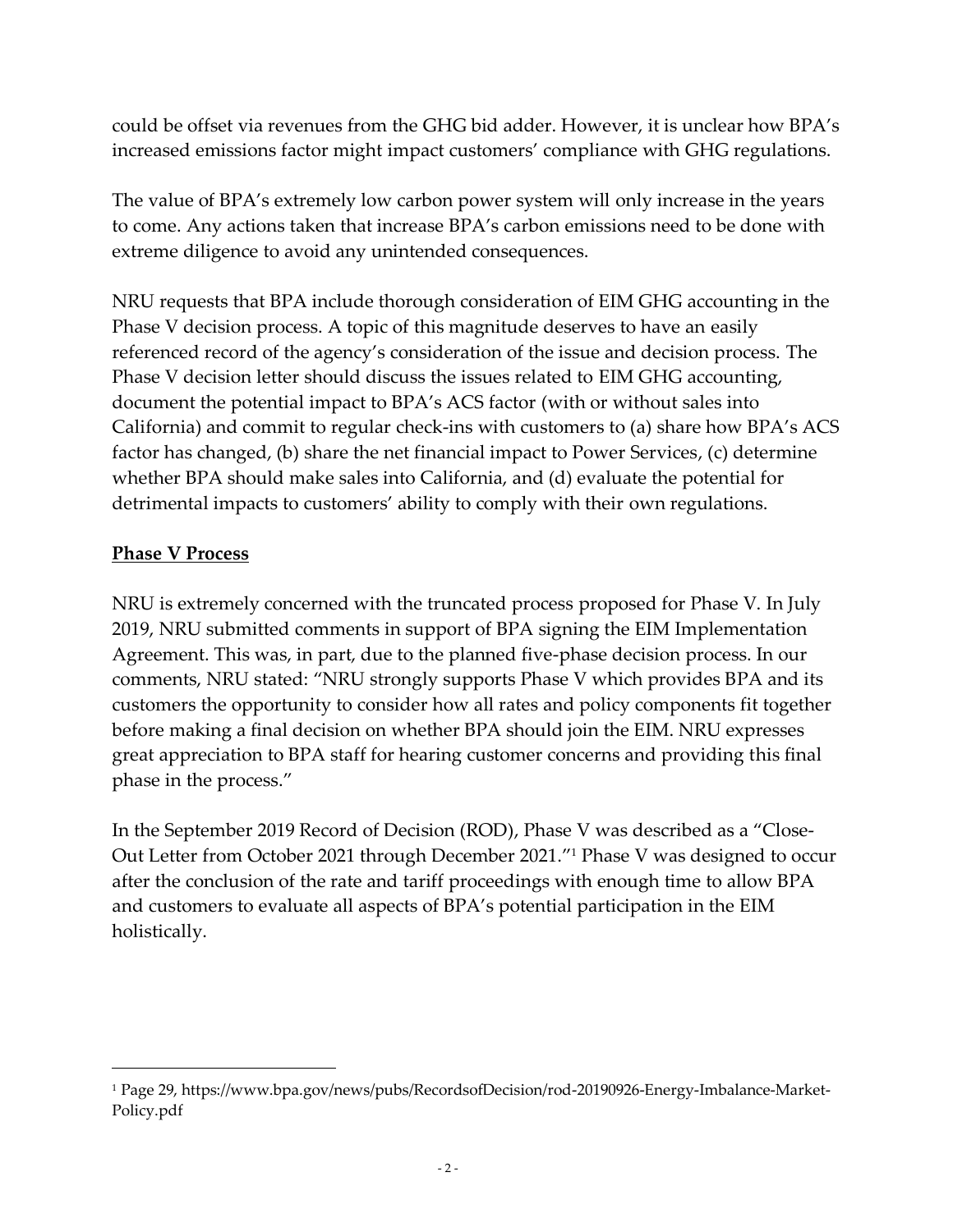In August 2020, BPA released its draft EIM Phase III Decision Document, <sup>2</sup> which listed four issues for policy decisions: sub-allocation of BAA RS requirements, timing of nonfederal resource participation, metering requirements, and EIM losses. BPA then released its Phase III Final Decision Document<sup>3</sup> in October 2020, which provided the agency's final decisions on those four issues.

Alarmingly, the Phase III Final Decision Document also significantly modified the Phase V process, seemingly without public comment. Despite no mention of changing the timeline in the *draft* EIM Phase III Decision Document, the EIM Phase III Final Decision Document significantly truncated the Phase V process. Instead of lasting from October to December 2021, the EIM Phase III Final Decision Document shortened Phase V to conclude no later than September 30, 2021, despite the rate and tariff proceedings not concluding until the end of July.<sup>4</sup> Had this truncated schedule been included in the draft EIM Phase III Decision Document, NRU would have expressed strong objection as it undermines the purpose of Phase V, which is to provide BPA and customers time to thoughtfully and holistically consider all known information regarding BPA's potential participation in the EIM.

The Phase V timeline shown in the March 16th workshop materials provides no time for BPA staff to consider the outcome of the rate and tariff proceedings nor determine whether an update to the business case is warranted. The rate and tariff final RODs will be published on July 28th. Then, a mere *two* business days later, BPA will issue its draft Phase V Close-out Letter on August 2nd. This does not provide BPA staff sufficient time to holistically consider all relevant information impacting its potential participation in the EIM, such as:

- Outcomes of the rate and tariff proceedings
- Impact of last summer's events
- Proposed changes to the EIM governance structure, including the recent delay in advancing the change to joint authority
- Evaluation of other market alternatives, such as SPP's Market+
- Evaluation of whether the E3 cost/benefit analysis needs to be updated.

The five-phase decision process was carefully crafted by BPA and public power to ensure all parties had time to thoughtfully evaluate BPA's potential participation in the

<sup>2</sup> https://www.bpa.gov/Finance/RateCases/BP-22-Rate-

Case/Documents/Draft%20EIM%20Phase%20III%20Decision%20Document.pdf 3

https://www.bpa.gov/Projects/Initiatives/EIM/Doc/EIM%20Phase%20III%20Final%20Decision%20Docum ent.pdf

<sup>4</sup> Phase III Final Decision Document, page 12.